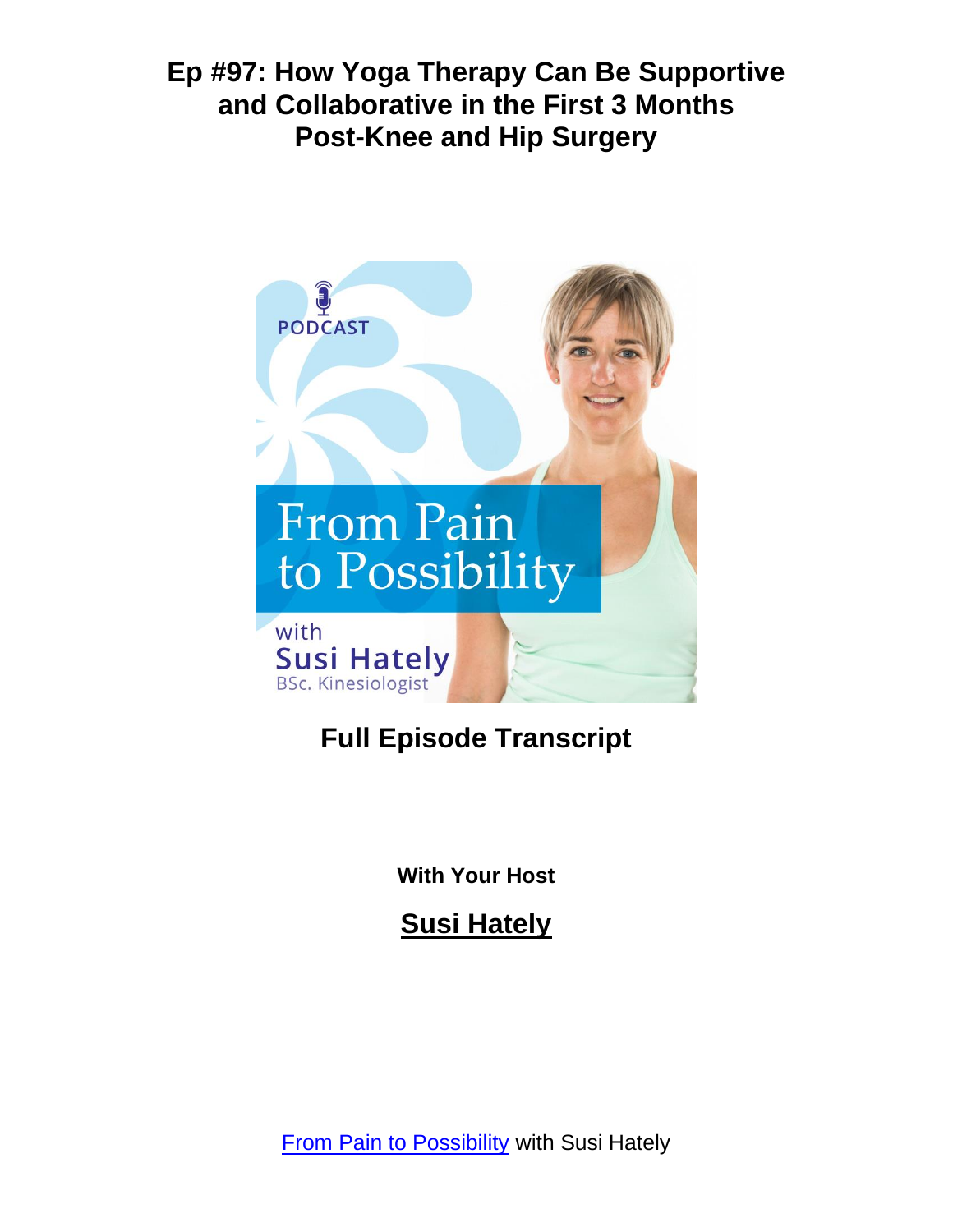**Male Announcer:** You're listening to *From Pain to Possibility* with Susi Hately. You will hear Susi's best ideas on how to reduce or even eradicate your pain and learn how to listen to your body when it whispers so you don't have to hear it scream. And now here's your host, Susi Hately.

Welcome back. With this episode I want to dig into how yoga therapy can be supportive and collaborative in the first three months post hip and knee surgery. Now, before I get into it, I want to give a shout out to some of my physical therapy and surgeon friends who follow this podcast and are also lovers of yoga. And they're likely cringing a little bit with what I just said and how I put yoga or yoga therapy in the same sentence as post knee and hip surgery.

The reason why I decided to do it, other than the fact that awareness, mindfulness, meditation, and breath work would be way too long of a sentence, it's also because so much of the world still believes yoga to be a set of movements or exercises. So whether it's Ashtanga or hot, or what's now known as Hatha Yoga, no matter if they're gentle or they're not so gentle, there's still this belief that yoga is a set of exercises.

And I really want to change that belief, it's so much more. That when we can bring awareness, and mindfulness, breathwork, meditation, when we can draw our senses inward, so much can change in the process of rehabilitation, making the process easier and more straightforward.

Things can be caught, like problems can be caught a lot earlier because someone's tuning into what their body's saying. Much, much greater trust, a whole greater sense of safety because there's a more internal locus of control. That's what I'm talking about, that's what yoga can provide. And that is why I left the word yoga, yoga therapy in the title and how I introduced this episode to you.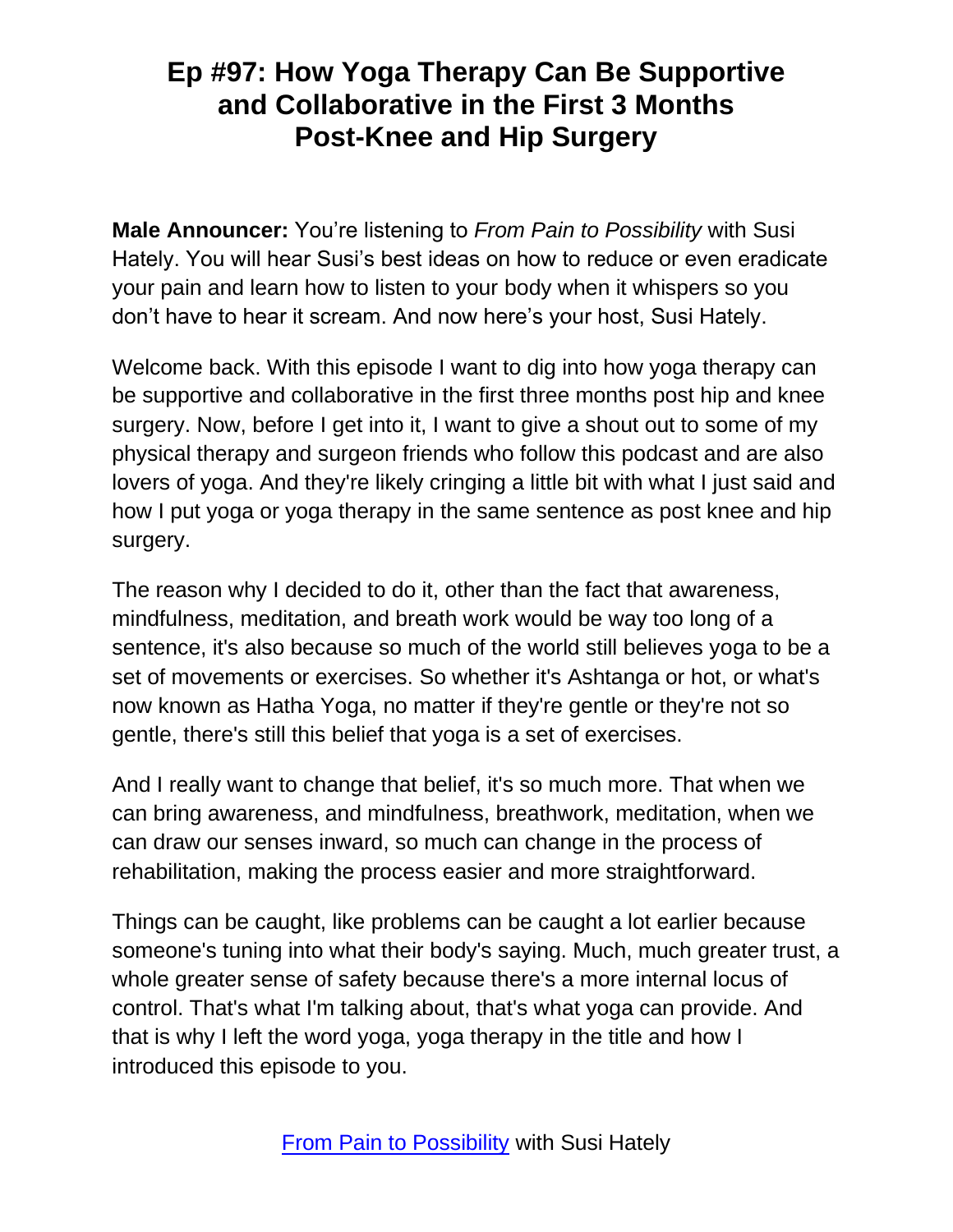Now, if as you listen to this, this is really resonating for you and you are someone who is recovering from knee or hip surgery and you would like my help, or you're a professional who wants to get trained in how it is that I work this way, then reach out to us at health@functionalsynergy.com. We would love to work with you in a private level or to train you in our certification program. It's what we do really well, it's our wheelhouse, and we would love to support you in growing your skill and helping people.

So with that, let's dig in. When I'm thinking about helping my clients recover from surgery I like to think of this idea of coming out better than they went in. And it's obvious with hip and knee surgery that that's going to happen because the joint was in need of repair. So structurally that joint will be better coming out than it went in.

So what I'm talking about is three months later. How can you set yourself up or how can you set your client up for success, so that 10 to 12 weeks post-surgery they are well on their way to that better quality range, more coordinated strength, and better stamina?

Now I want to emphasize two particular words that I just used there, quality and coordinated. Our aim isn't to improve range, it's the quality of that range we're seeking to improve. Our aim isn't to improve strength, but rather coordinated strength. Because we know that simply improving range and strength are not markers for decreased pain or increased function.

So the focus is on improving the quality of the range, the coordinated strength patterns. Because what I have seen in my Zoom rooms with my clientele, with my trainees is that pain absolutely reduces and function improves when the quality has improved, that quality of range, and coordinated strength patterns.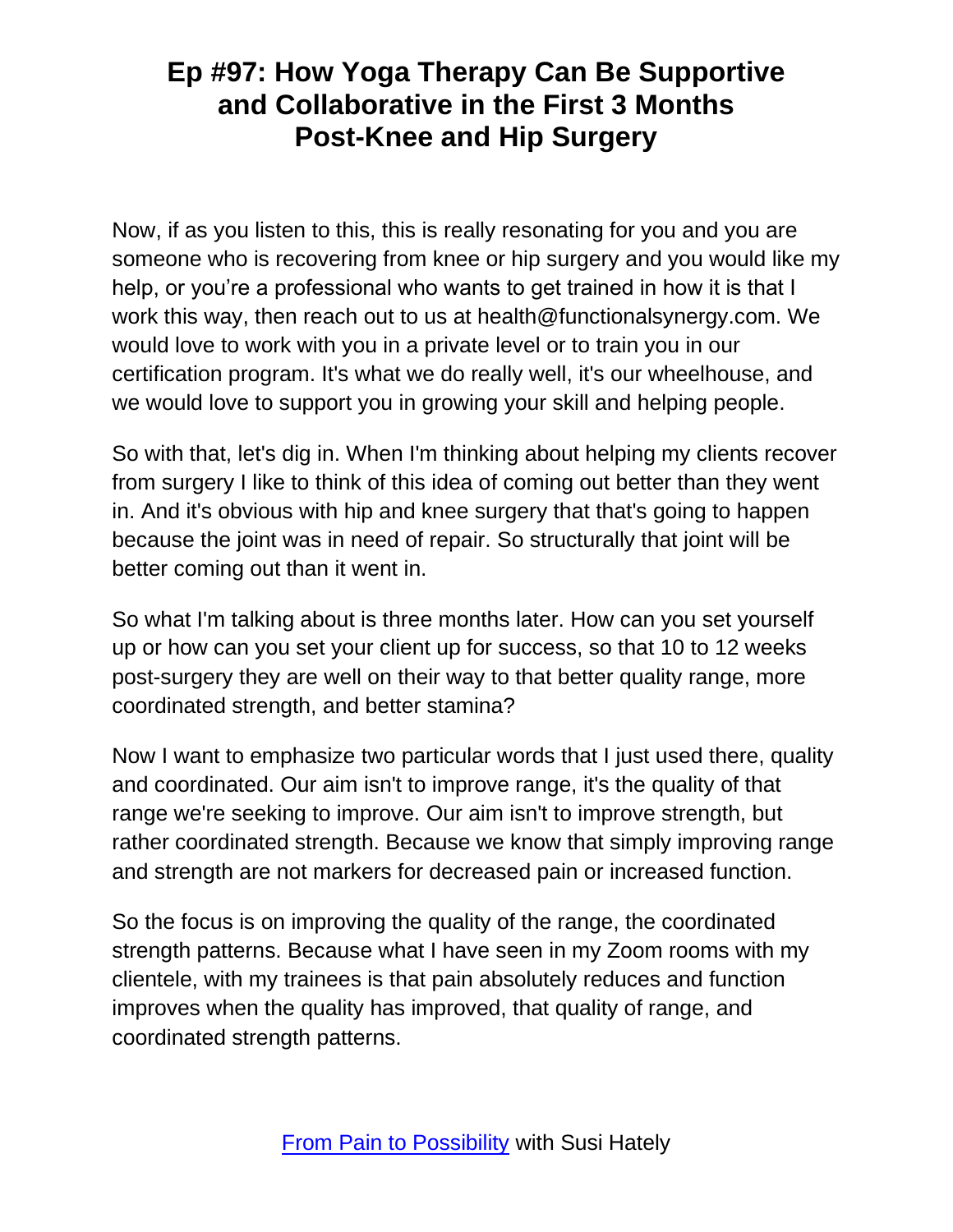And this is where yoga therapy can be such a collaborator with the rehabilitation process because to improve the quality, to improve coordination requires awareness. It requires you to tune into your breath, to be mindful, to even draw your senses inward. And when you do that, as I mentioned earlier, there is an inner sense of trust. There's a growing of safety within, which means with safety being high, chances for pain to get out of control are lower because we know that pain is interpreted in the brain.

So when we can bring in these aspects of yoga therapy, we can be a boon to the process because we can help eliminate a lot of the obstacles that are on the way towards better healing and recovery.

So let's take a look at the rehabilitation process. In the first three months protocol is vital. In month one the focus is on the healing process, reducing infection, getting pain under control, as well as decreasing swelling. As we move towards month two and then three the focus is on movement control, and again, that's heavy in the protocol.

The aim is to get back walking, to move leg, knee, and hip. To start moving towards more activities of daily living. And then towards the sport down the road, much, much down the road, but moving people in that direction. So it's in these phases where we can set the foundation for improved quality of range and coordinated strength.

We can grow the awareness of how you move, or how your client moves, notice where there's compensation. Learn to reduce the compensations. Understand the distinction between pain and stiffness. Notice where you're holding your breath, notice where you're bracing, notice where you're gripping. And then settle in, allow things to relax, to down regulate.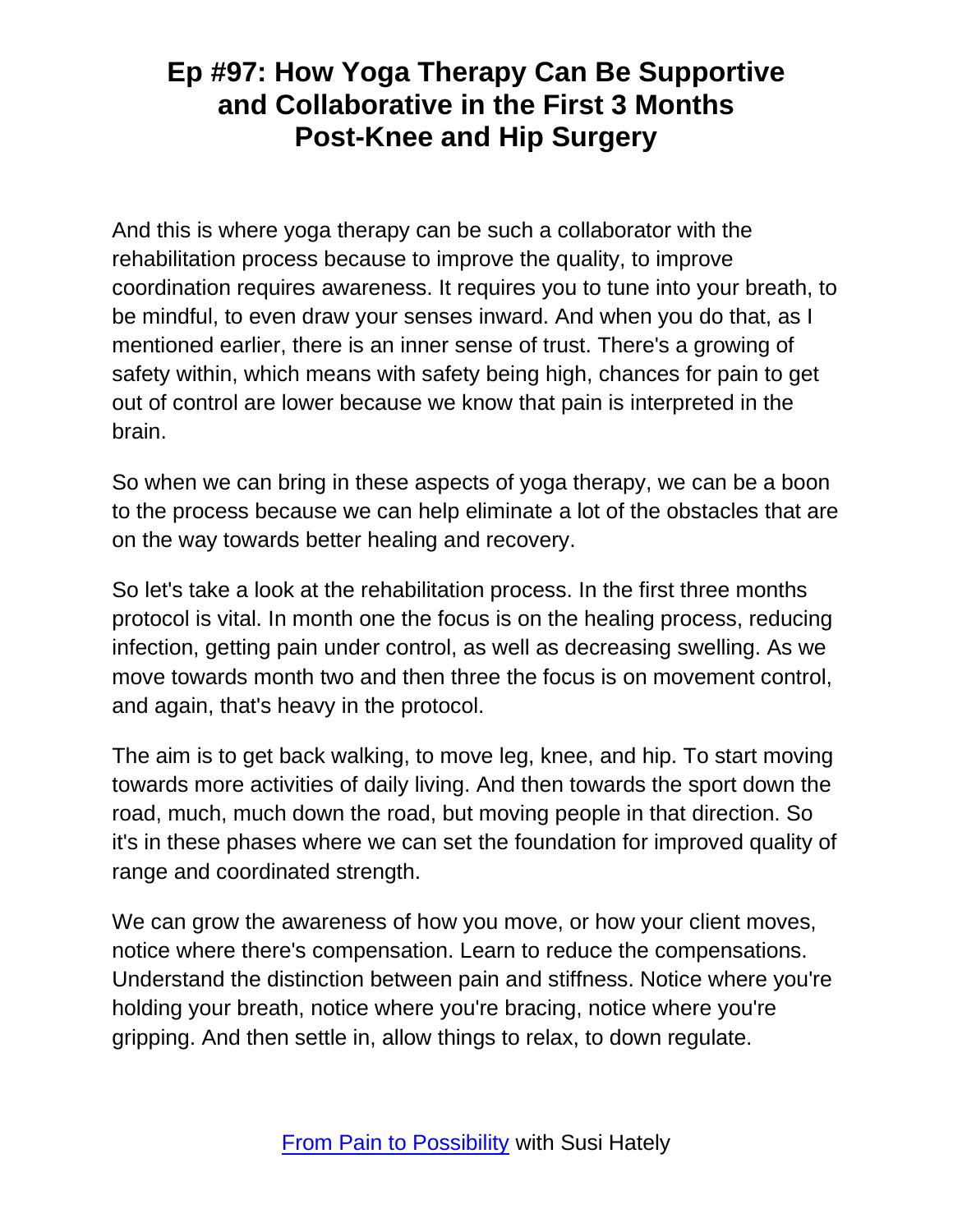Now, something that's interesting for people who are going in for knee and hips, is typically to get to that process there's a lot of pain. And with that pain comes a lot of limping. Not that pain and limping go hand in hand, but they're both in existence when someone goes in for surgery.

And as I've mentioned on a previous podcast episode, and I'll put it into the show notes for you, is that you need to retrain walking. You will have neuromuscular patterns, you will have compensation patterns that aren't serving you on your way out of surgery.

And a lot of times people think, oh, yeah, the limp will just go away when I've got the new knee, when I've got the new hip. And the answer to that is no, not necessarily. Because those neuromuscular patterns that you have grown, that are compensatory, those are grooved patterns. They have to be retrained.

So by you tuning into your compensation patterns and what you're doing, by you being able to tune into them and starting to unravel them, a huge part of that comes from the yoga therapy process because you've got to be aware. Remember, when we compensate, it's mostly under our level of awareness. It's one of the greatest systems going in our body, like thank goodness that we compensate.

I mean, think about it, a client or you have gotten to the point where you've gotten to to need surgery, you've had to compensate to get there just to live your life. So thank goodness you could or you wouldn't have been able to live your life.

So as you start to unravel those compensations, which yoga therapy can be super at supporting because it helps you be able to connect to the various parts of your body. It can tune in between where you're gripping and holding your breath, perhaps holding your jaw, when you hold your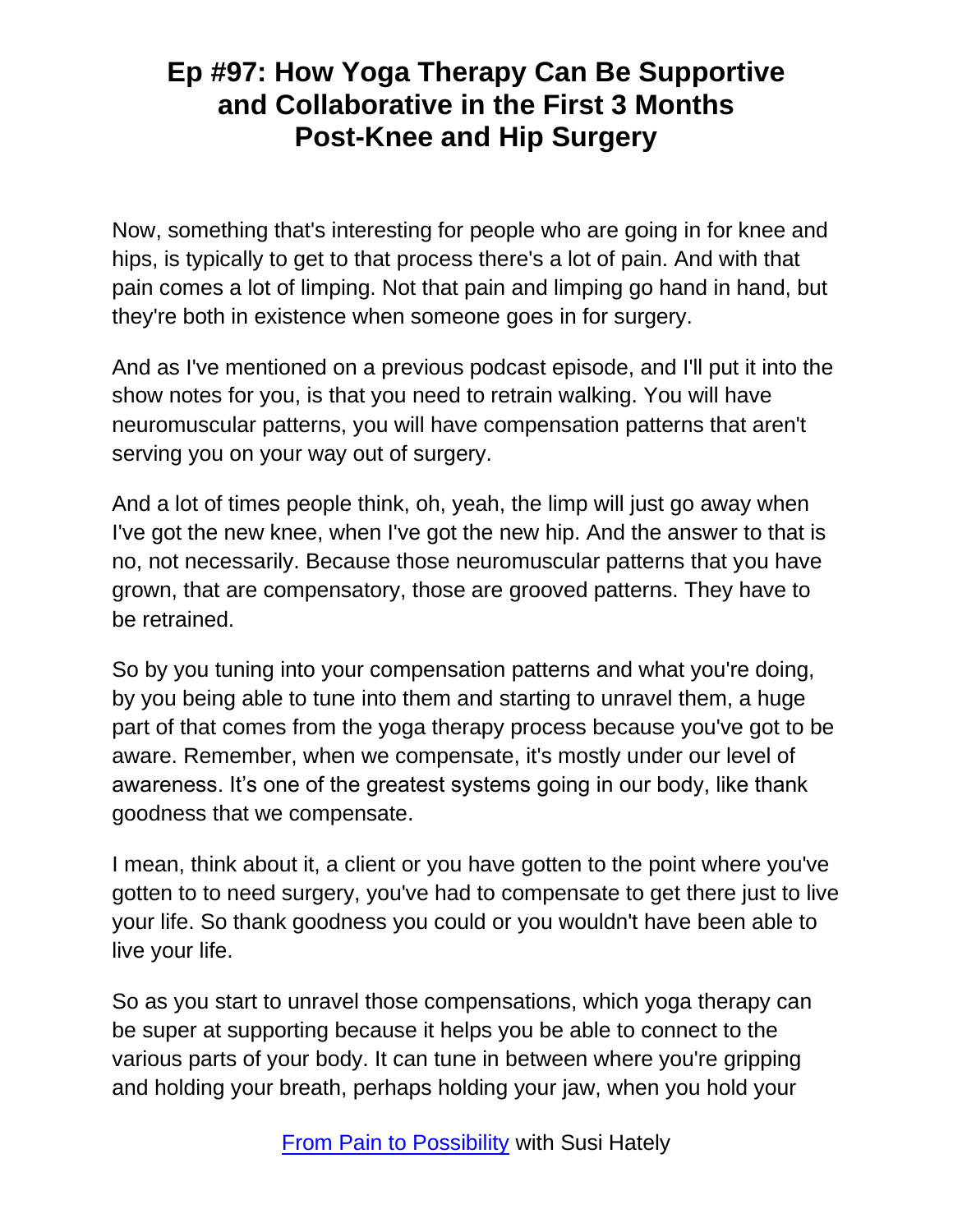eyes really tight, or grip through your pelvic floor. And then by becoming aware of that, and then bringing in the breath, and just bringing in that level of trust and go, "Okay, hold on a second, let's just take a breather here."

The other piece that is really helpful is being able to take the awareness you're gaining and recognize when pain is pain, and when pain is stiffness or something else other than that. I have worked with clients who have listened to the letter of what their medical team has said around pushing through pain.

And a lot of my clients tend to be people who are quite ambitious and are quite driven, so when they heard their medical team say push through pain, they listened and they did push through pain. And then what ended up happening is they got more swollen through their knee, they jammed in through their hip, they had other issues arise. And when we would have a conversation about it, they'd say, but that's what the medical team told me to do, was to push through pain.

See here is the problem, so when people, like the clients I've just referred to, listen wholeheartedly to that but are not paying attention to their own awareness, that's where things can go sideways. So if we can bring in a yoga therapy aspect of teaching people what to be aware of and tune into the subtleties of the distinction of what pain is, and then what pain leading to swelling is. Because sometimes those have a nuanced distinction. But if you're not paying attention to it, you have no chance of even noticing it.

But that's where yoga therapy can really help, is to help you tune into that, to help grow that awareness, to help bring in mindfulness, to draw that attention inward and to help you breathe better. I'm going to give you a few specific examples around movement, around breathing, compensation patterns, and how you can utilize these instructions to really help someone tune in, connect, and then help the whole rehabilitative process.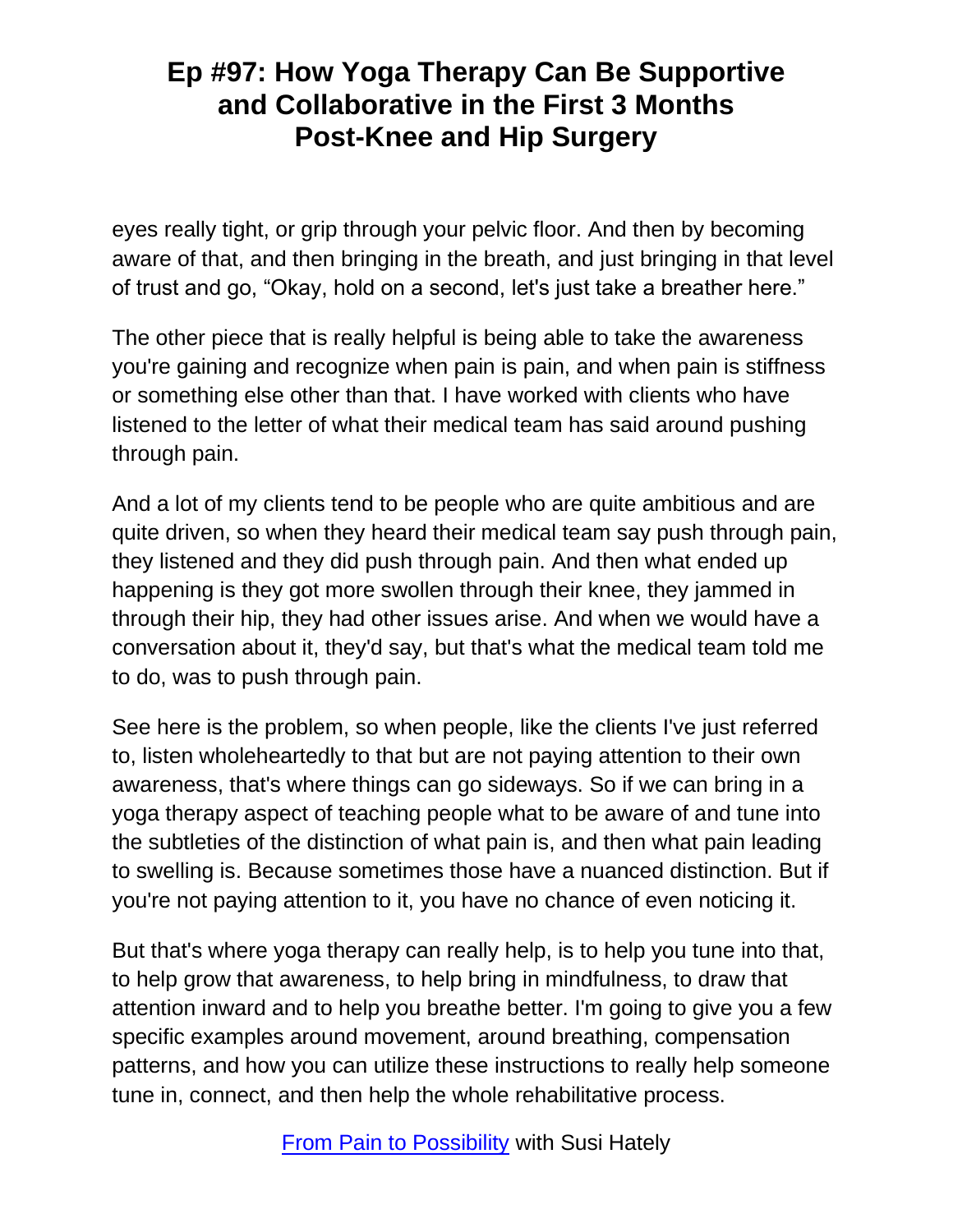So the first one is as you're bringing someone into standing, they're coming out of the hospital bed and they're starting to come onto the floor and they have got their walker. So you can imagine the image right now, right? They probably have their blue or white and blue hospital gown on still, tied in the back. You get the picture.

So here's where you can begin, hands are on the walker. Can you feel the hands on the walker? Notice the grip of the hands on the walker. Now in some cases the person is going to be gripping hard and they're not going to trust their feet yet. So it's like okay, so then notice the grip, just notice it. And if you can make it lighter, make it lighter. But if you're not ready to make it lighter, you don't make it lighter.

Notice the three points on the bottom of your feet. The ball of the foot, the base of the pinky toe and the center of the heel, can you feel those three points? And it's not that you need to start feeling them, but can you? And use it as a baseline for where you are at in terms of feeling where your feet are. Hands on the walker, feeling the feet on the floor.

And then just become aware of your legs. Become aware of your torso and your arms. Notice where your breath is. And can you take a couple of breaths? Maybe your ribcage is really tight, you might be holding your pelvic floor really tight, or even your jaw. None of this at the front end needs to change, the key is to recognize where your baseline is.

And then you go. The physical therapist or their assistant is now guiding you and cueing you on how to move or how to do whatever it is that you're doing. And you're walking along and you're feeling the bottom of your feet, you're feeling your breath. Maybe you start to feel an awareness of like, huh, maybe I can take a little bit less pressure through my hand. You're still holding the walker, but maybe it's not so much of iron grip, maybe it's not so much of white knuckles.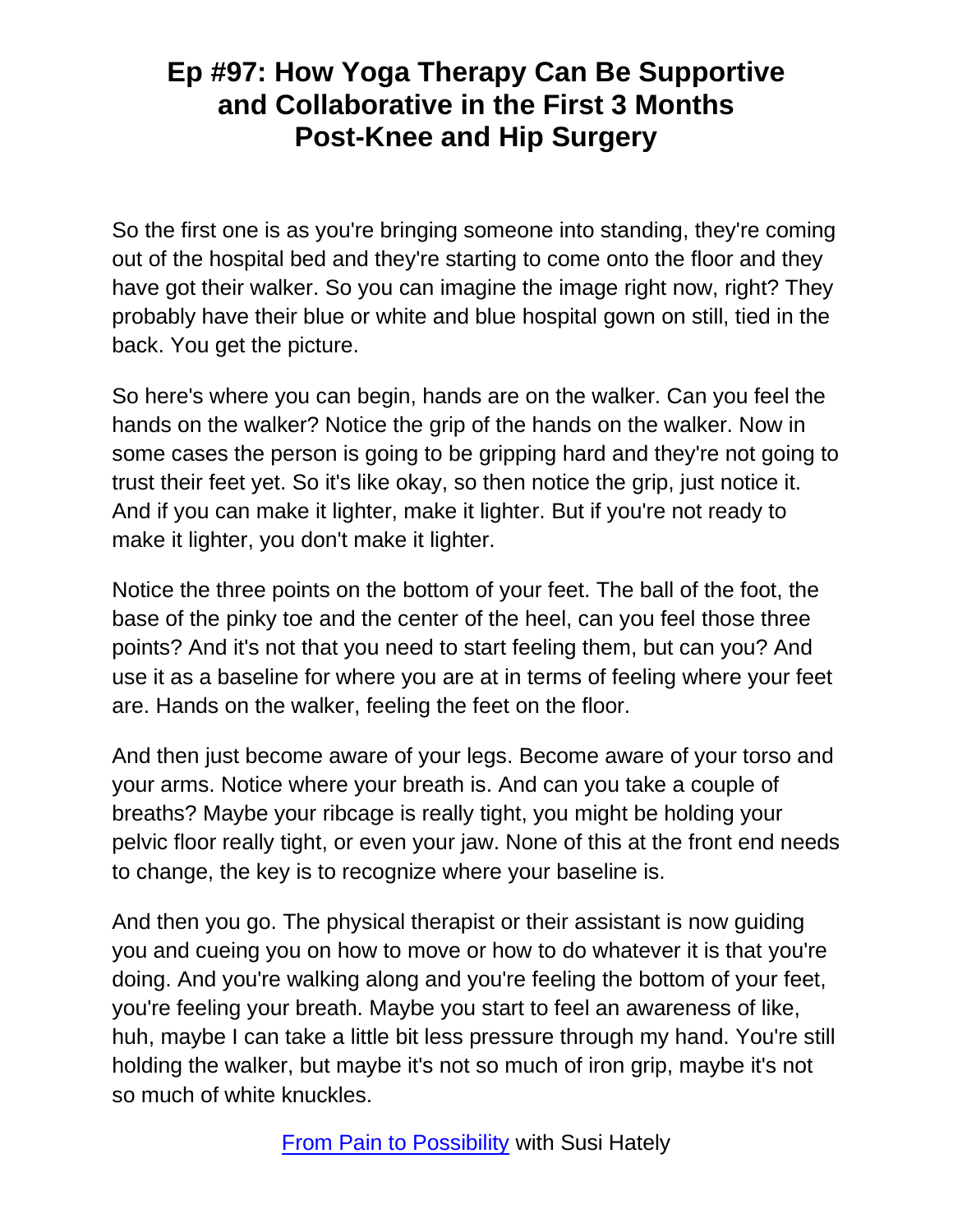And then how about breathing? Can you feel the inhale and exhale? Sometimes it can be helpful just to think about an inhale with each step. And exhale as you swing the leg through or as you slide the back leg through. You'll find your way, just kind of get a feel of how you can utilize that breathing.

And then as you notice your compensation patterns, whether it's through the walking mechanism with the walker, or whether it's when you're in the bed, or you're doing your other physical therapy. Just notice what's moving that should be moving. Notice what's moving that shouldn't be moving.

So really basic, when you're moving through your hip or your knee, are you gripping through your eyes, through your chest, through your jaw? Are you holding on tight to the bed or the plinth that you're on? Again, it's not that it's bad at the front end. Sometimes when you're going through the harder process of the rehabilitation process, you might hold on to stuff. The key is to notice that you're doing it. And if you can let it go, let it go.

But then as you start to gain better movement patterns, as you start to relax more you're going to notice, or you're going to hopefully notice, that these compensation patterns settle out. And if they don't, that's where you then can start to ask questions with your medical team of like, "Huh, you know what? I'm still doing these compensation patterns. I don't think my alignment is as good as it could be, help me out here."

Ultimately, the aim here is that you're taking yourself from being conscious of these things, to a place where you're improving the quality of your movement and of your strength so that the consciousness that you need to bring to this process becomes more unconscious or subconscious. You don't need to spend so much attention on your body, because your body is now working for you.